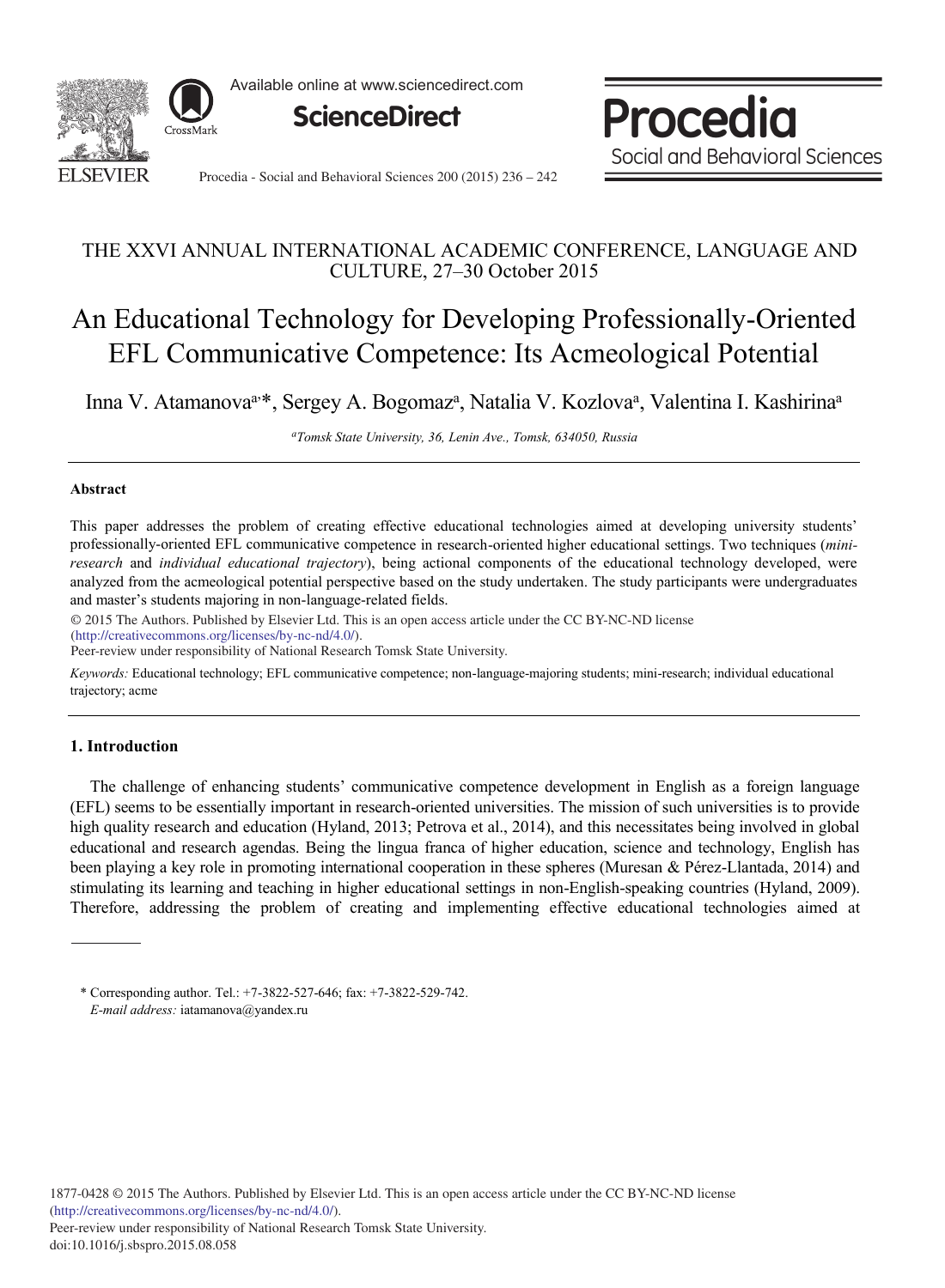developing university students' professionally-oriented EFL communicative competence is beneficial to the demands that research-based universities in non-English-speaking countries are facing.

Viewing professionally-oriented EFL communicative competence in the context of non-language-majoring students' personal and professional development in higher educational settings (Atamanova, 2009; Atamanova & Bogomaz, 2011; Atamanova & Bogomaz, 2014) enables educators to become more student-centered in their educational practices. As Wood (2009) concludes, it matters not "what we teach our students", but "how we teach them" (p. 108). Furthermore, from the psychological-acmeological perspective (for details, see Derkach et al., 2000; Kozlova, 2008), one's personal and professional development can be regarded as his or her "lifelong journey to acme, the highest stage of development" (Kozlova & Atamanova, 2012, p. 50). This determines, in our opinion, an approach to the design and implementation of adequate educational technologies, namely its focus on the acmeological potential of such technologies.

Thus, this paper presents an educational technology for developing non-language-majoring students' professionallyoriented EFL communicative competence, namely its design and possible ways of implementing. In addition, it discusses from the acmeological viewpoint how effective the actional component of this technology was when implemented in two variations (mini-research for undergraduates and individual educational trajectory for master's students).

# **2. Developing students' professionally-oriented EFL communicative competence in research-based universities: An educational technology**

Addressing the idea of university students' professionally-oriented EFL communicative competence development as part of their personal and professional one in higher educational settings seems to be beneficial to integrating academic curriculum, educational practice and research activity. Such integration is quite necessary in researchbased universities since it helps them to become more effective in training students, especially those majoring in natural sciences and engineering (Wood, 2009; Kozlova & Atamanova, 2012). Moreover, one of the key objectives in higher education is to provide students with an educational environment that will enable them to realize their personal potentials in their professional field (Atamanova & Bogomaz, 2014). Therefore, research-based universities are highly interested in educational technologies that integrate education and research, on the one hand, and that are student-centered ones, on the other.

#### *2.1. Methodological issues*

It should be mentioned that the term of *educational technology* varies greatly in its definitions and interpretations, as highlighted by Januszewski (2001). Nevertheless, it is possible to divide all this flow into two streamlines. The first approach deals with *educational technology* as a construct that involves various issues of using technology in education and integrating technological tools with teaching and learning (see, for example, Walker & Barwell, 2009; Nazarenko, 2014; Simpson & Obdalova, 2014). The second one focuses on *educational technology* in its broader sense, namely viewing it as "a complex, integrated process involving people, procedures, ideas, devices, and organization, for analyzing problems and devising, implementing, evaluating and managing solutions to those problems, involved in all aspects of human learning" (AECT, 1977, p. 1). Both in designing and implementing the educational technology being described in this paper we follow the latter understanding.

Furthermore, from the psychological-acmeological perspective (for details, see Derkach et al., 2000; Kozlova, 2008), professionally-oriented EFL communicative competence can be referred to as a dynamic integral personal characteristic providing effective interaction in English in a professional context (Atamanova, 2009; Atamanova & Bogomaz, 2011; Atamanova, 2014; Atamanova & Bogomaz, 2014). The core of such an interpretation is the complexity and multifacetedness of EFL communicative competence, i.e. it is viewed as "being inseparable in its cognitive, behavioral, emotional, motivational and axiological components" (Atamanova & Bogomaz, 2014, p. 346). In other words, EFL communicative competence can be interpreted as a measure of the target-language culture transformation into one's personal world regarding all the aspects of human being, including his or her professional dimensions.

With respect to this broader understanding of EFL communicative competence, the psychological-acmeological perspective seems to be beneficial because university students' personal and professional development can be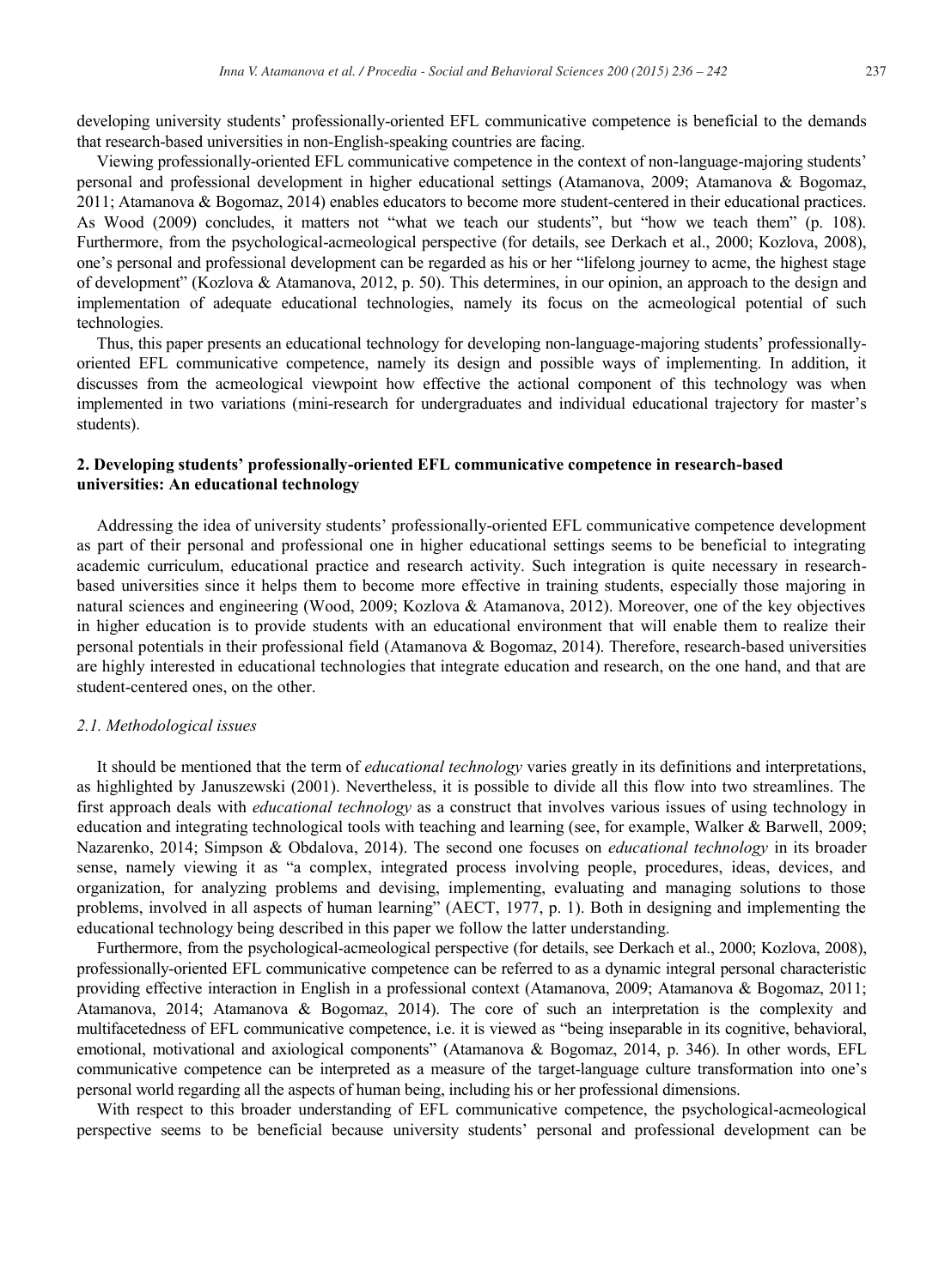considered as their "lifelong journey to *acme*, the highest stage of development" (Kozlova & Atamanova, 2012, p. 50), their professionally-oriented EFL communicative competence being an essential part of the process mentioned. It should be noted that the word *acme* has its origin from the Greek noun *ακμη* and means 'the highest point of something, peak, mature age or full bloom of life', so *acme* can be understood as the highest stage of one's personal and professional development. In connection to this the question arises of what educational practices allow us to provide university students with adequate educational settings to enhance their professionally-oriented EFL communicative competence development in their lifelong journey towards *acme*.

# *2.2. An educational technology for developing students' professionally-oriented EFL communicative competence*

This paper focuses on developing non-language-majoring students' professionally-oriented EFL communicative competence based on the psychological-acmeological approach to the process of their personal and professional development in higher educational settings. The basic principles of such an approach, according to Kozlova (2008), are the following: 1) a vector of one's personal and professional development is manifested via his or her personal world changes; 2) a driving mechanism of a person's further development is a conflict between one's personal world and his or her actual life quality; 3) values, being anchored in a culture, are transformed into one's personal world.

As mentioned above, EFL communicative competence is viewed as a measure of the target-language culture transformation into one's personal world. In a professional context this means that professionally-oriented EFL communicative competence reflects a degree of such a transformation regarding professional dimensions. It was supposed by Atamanova (2009) that university students' professionally-oriented EFL communicative competence is developing via modeling various situations of communication (in its broader meaning as interaction) in a professional context. This is an *actional* component of the educational technology under discussion (see Fig. 1). In the case of university students majoring in non-language-related fields it can be implemented in two ways, namely in *miniresearch* for undergraduates and in *individual educational trajectory* for master's students. In addition, this educational technology includes four more constituents, as shown in Fig. 1. These are *diagnostic*, *motivational*, *organizational* and *reflective* components.



Fig. 1. Components of the educational technology discussed in this paper.

The *diagnostic* component serves for identifying students' actual level of EFL communicative competence as well as their purposes for learning English, difficulties they have in language learning, their past experience in learning English and their attitudes towards the language. All these aspects have a significant effect on the process of learning, as shown by Atamanova (2014). Moreover, it is important to evaluate learners' personal and communicative potentials for revealing 'growing points' to enhance their professionally-oriented EFL communicative competence development.

The *motivational* component is intended for developing students' readiness for being competent in EFL in a professional context and focuses on learners being aware of their own purposes of learning English and their adequateness to the educational standards and future profession requirements. In addition, students' attitudes toward the language and the learning process are supposed to be transformed via motivation.

The *organizational* component determines the educational settings for developing university students' EFL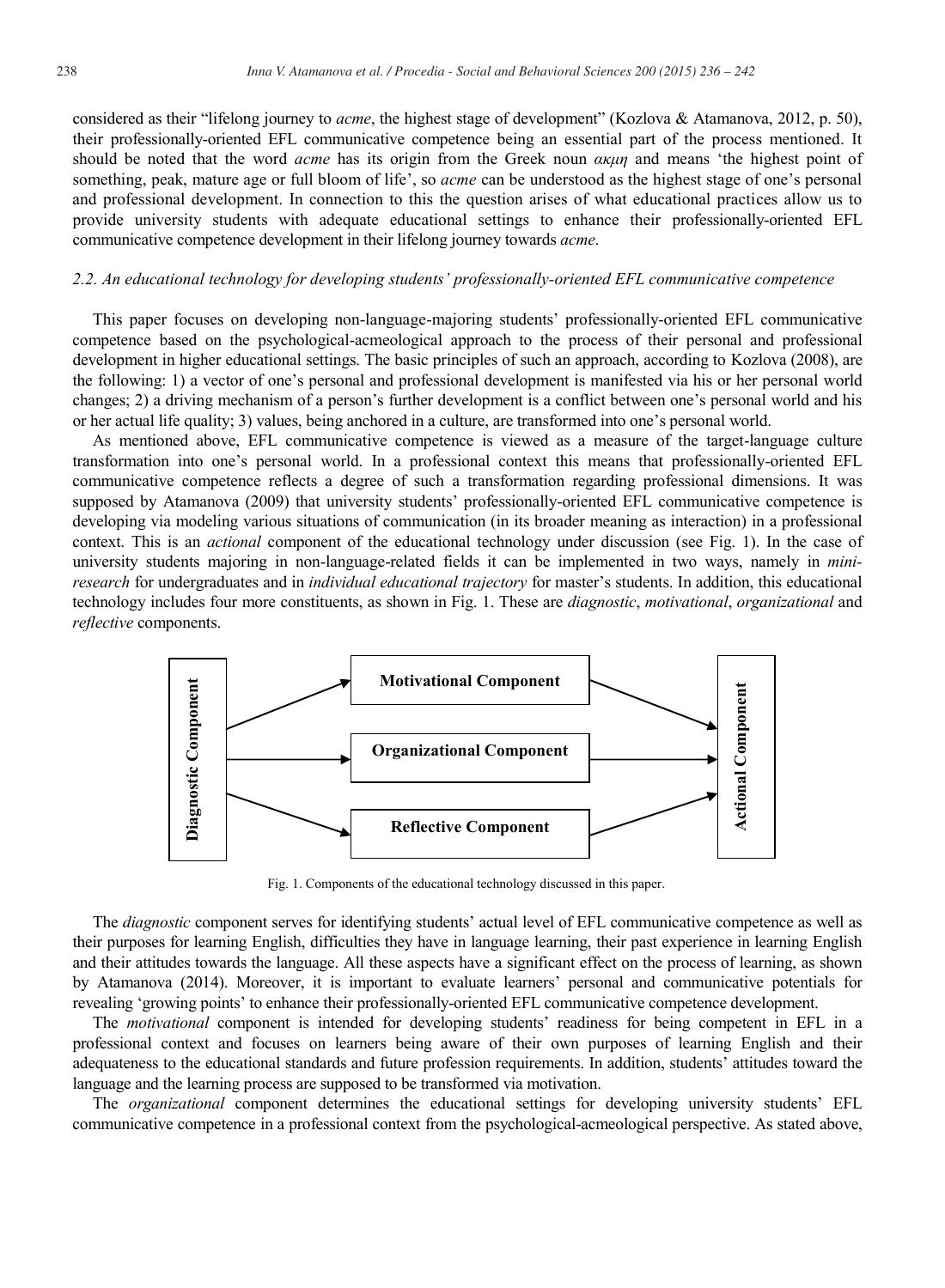this process is viewed as the target-language culture transformation into one's personal world regarding professional dimensions and results from modeling various situations of professional communication (in its broader meaning as interaction). The triad of *language*, *communication* and *context* is referred to as an inseparable unity being the core of university students' professionally-oriented EFL communicative competence development.

The *reflective* component helps university students to become more aware of language learning as a process, to cope with difficulties they are facing and to find their own effective ways of developing their professionally-oriented EFL communicative competence. By its very nature, this constituent serves as a psychological support for language learners.

As far as the *actional* component is concerned, it is implemented in two ways as given above, namely in *miniresearch* for undergraduates and in *individual educational trajectory* for master's students. *Mini-research* is a technique that involves university students in a step-by-step process of researching into their special field (for educational purposes), beginning with problem-formulating and concluding in with presenting results (for details, see Atamanova  $\&$ Bogomaz, 2011). *Individual educational trajectory* means that master's students follow their own ways in mastering English according to their research questions and their research programmes. This technique is supposed to transform the role of an English teacher into that of a tutor.

#### **3. Effectiveness of the educational technology developed**

It should be noted that the educational technology described was implemented in the educational process at Tomsk State University (for details, see Atamanova & Bogomaz, 2011; Atamanova & Kashirina, 2011) and has been used for developing university students' professionally-oriented EFL communicative competence at the Faculty of Technology and Engineering. This paper addresses some aspects of evaluating its effectiveness from the psychologicalacmeological perspective. In other words, the acmeological potential of this technology can be assessed by tracking the dynamics of students' EFL communicative competence development in higher educational settings.

# *3.1. Study sample*

The total study sample included 71 university students aged from 18 to 24 years old. They were 24 second-year engineering undergraduates and 47 master's students majoring in technical physics and applied mechanics. All the students were taking English as part of their academic curriculum at university.

#### *3.2. Data collection and analysis*

The undergraduates' EFL communicative competence as an input parameter was assessed by their English teacher who rated its level using a 7-point grading scale from very low (2) to very high (5) with an interval of 0.5. Their professionally-oriented EFL communicative competence was then evaluated twice (using the same scale) based on their research projects according to the *mini-research* technique applied.

The effectiveness of the educational technology discussed in the case of master's students was assessed based on the self-evaluation of their own progress in developing their professionally-oriented EFL communicative competence following their *individual educational trajectory*. The study participants were asked to evaluate changes in their level of professionally-oriented EFL communicative competence using the following scale: *improved greatly*, *improved moderately, improved slightly, unchanged*, and *worsened*. The data collected were then statistically treated.

#### *3.3. Study results and discussion*

Fig. 2 shows the dynamics of the second-year engineering undergraduates' professionally-oriented EFL communicative competence development in higher educational settings. As seen, these dynamics are positive, i.e. the educational technology implemented with *mini-research* as its actional component does enable university undergraduates to develop their EFL communicative competence in a professional context. It should be noted that the study participants' professionally-oriented EFL communicative competence was evaluated three times, namely as an input parameter (1) at the beginning of their second year at university and when presenting results of their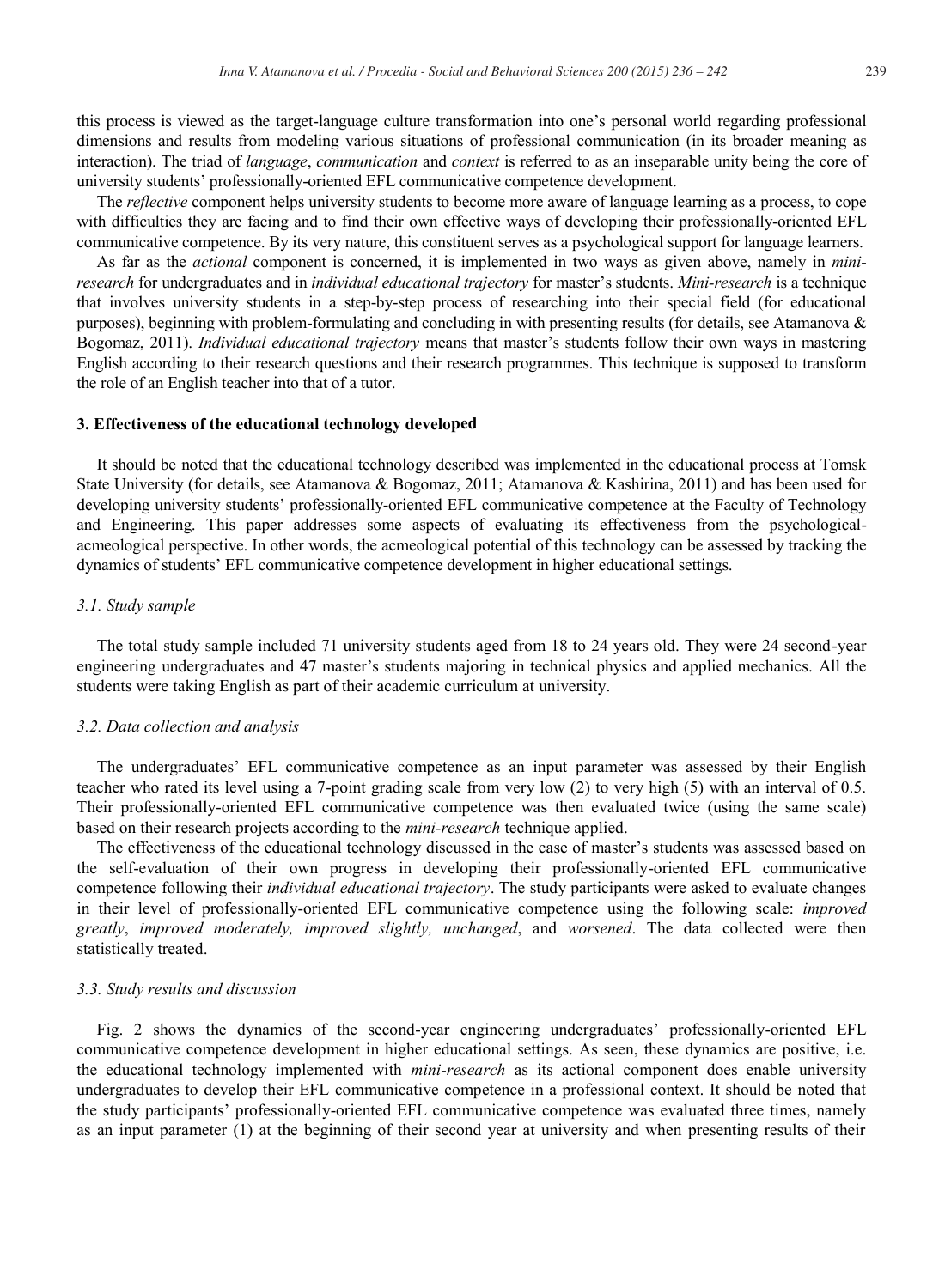mini-research projects: (2) at the end of the first term and (3) at the end of the second term.



Fig. 2. Dynamics of the study participants' professionally-oriented EFL communicative competence development. 1 – input parameters; 2 – I mini-research project; 3 – II mini-research project.

In addition, the results obtained were compared with those presented in Atamanova & Bogomaz (2014), who did the evaluation of undergraduates' EFL communicative competence for first-year and second-year non-languagemajoring university students being taught English in a conventional manner. In the two subsamples (51 first-year and 56 second-year undergraduates) there was no difference in their means of EFL communicative competence: M1 = 3.88; SD1 =  $0.60$  and M2 = 3.88; SD2 =  $0.61$ , respectively. In contrast, the dynamics of the study participants' professionally-oriented EFL communicative competence development was positive and there was an increase in the mean level of the competence in question from  $3.44 \pm 0.47$  to  $4.13 \pm 0.34$ .

Fig. 3 presents the results of the study participants' self-evaluation of their own progress in developing professionally-oriented EFL communicative competence following their *individual educational trajectory* in the case of master's students majoring in technical physics and applied mechanics. They were asked to evaluate changes in their level of professionally-oriented EFL communicative competence in the course of their English for Specific Purposes (ESP) classes.



Fig. 3. Master's students' feedback on their progress in professionally-oriented EFL communicative competence development.

Based on the feedback provided, it can be concluded that following one's own *individual educational trajectory* in mastering English in a professional context helped the master's students improve their level of professionallyoriented EFL communicative competence significantly. None of the study participants indicated that their EFL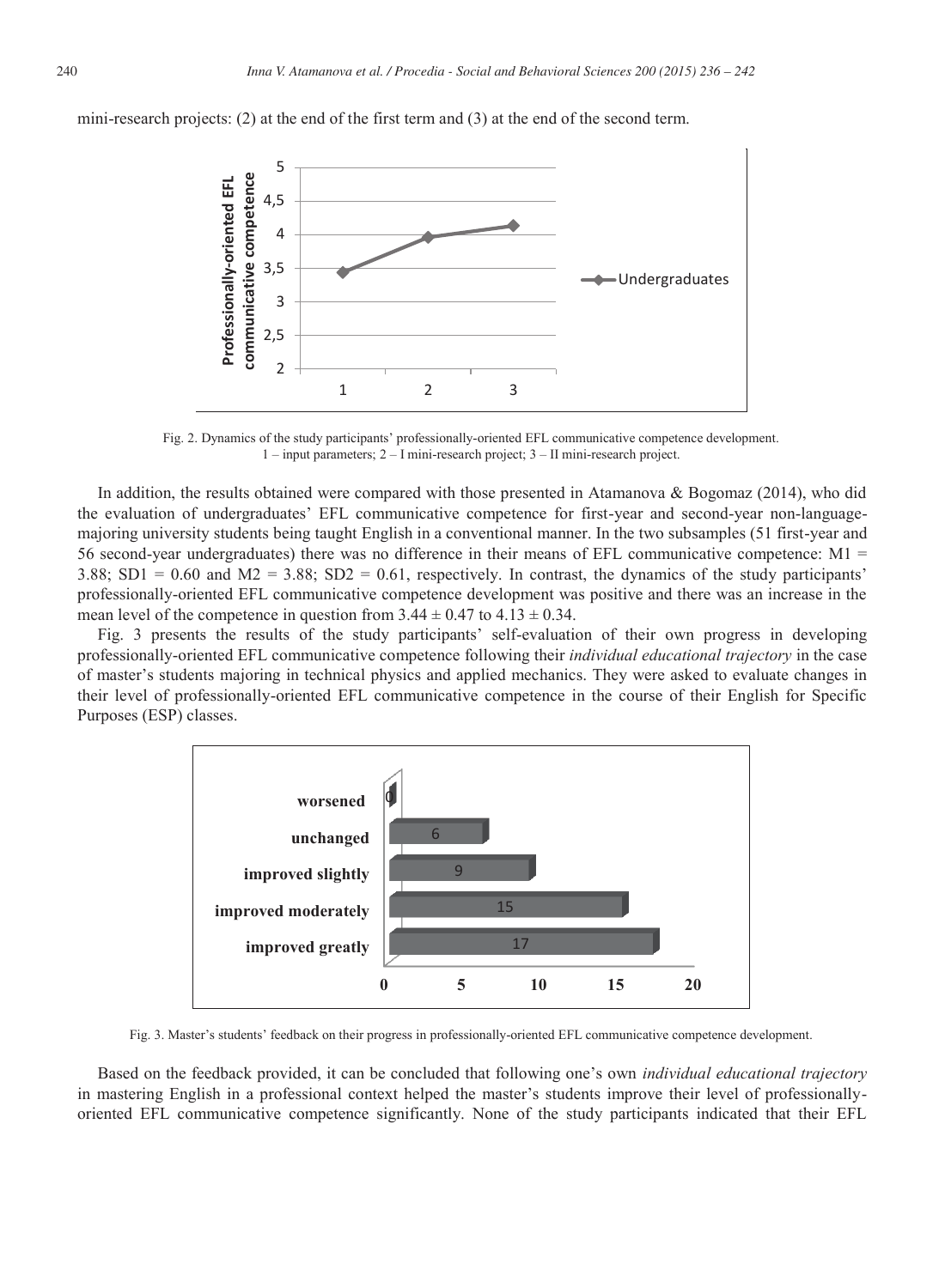communicative competence related to their special field became worsened. Only six students reported that their level of professionally-oriented EFL communicative competence was unchanged. 9, 15 and 17 master's students ticked off their slight, moderate and great improvement, respectively, as shown in Fig. 3.

# **4. Conclusion**

The challenge of integrating academic curriculum, educational practice and research activity can be considered as one of the first priorities in research-oriented universities. Based on the psychological-acmeological approach to the process of university students' personal and professional development in higher educational settings, we designed and implemented an educational technology for developing non-language-majoring students' professionally-oriented EFL communicative competence. Its acmeological potential is determined by the sound psychological basis of the technology created, according to which professionally-oriented EFL communicative competence is supposed to be *a degree of the target-language culture transformation into one's personal world regarding professional dimensions*. In turn, the triad of *language*, *communication* and *context* provides the core of university students' professionally-oriented EFL communicative competence development via modeling various situations of professional communication.

The educational technology developed includes five components, namely *diagnostic*, *motivational*, *organizational*, *reflective* and *actional.* The last constituent can be brought about in two variations (*mini-research* and *individual educational trajectory*) depending on the students' level of education (a Bachelor's course or a Master's one, respectively). The study conducted has confirmed the effectiveness of the technology under discussion compared with traditional approaches to teaching ESP in higher educational settings.

#### **Acknowledgements**

The study was conducted within the governmental project "Psychotechnical support for developing cognitive and communicative potential" № 2014/233 financed by the Ministry of Education and Science of the Russian Federation.

# **References**

- AECT (1977). *The definition of educational technology*. Washington, DC: Association for Educational Communications and Technology.
- Atamanova, I. V. (2009). Teoreticheskie i metodologicheskie osnovaniya issledovaniya professional'no-orientirovannoy inoyazychnoy kommunikativnoy kompetentnosti [Theoretical and methodological bases for studying professionally-oriented communicative competence in a foreign language]. *Sibirskiy psikhologicheskiy zhurnal [Siberian Journal of Psychology], 34*, 55-57.
- Atamanova, I. V. (2014). Dinamika stanovleniya professional'no-orientirovannoy inoyazychnoy kommunikativnoy kompetentnosti studentov tekhnicheskikh spetsial'nostey [Dynamics of engineering students' professionally-oriented foreign language communicative competence development]. *Vestnik Tomskogo gosudarstvennogo universiteta [Tomsk State University Journal], 388*, 194-204.
- Atamanova, I., & Bogomaz, S. (2011). Language learning through content: What can help university students develop their communicative competence in a professional field? In B. Swaffield & I. Guske (Eds.), *Global encounters: Pedagogical paradigms and educational practices* (pp. 93-105). Cambridge: Cambridge Scholars Publishing.
- Atamanova, I., & Bogomaz, S. (2014). Ambiguity tolerance as a psychological factor of foreign language communicative competence development. *Procedia – Social and Behavioral Sciences, 154*, 345-352. doi: 10.1016/j.sbspro.2014.10.161
- Atamanova, I. V., & Kashirina, V. I. (2011). Mini-issledovanie kak pedagogicheskaya tehnologiya razvitiya professional'no-orientirovannoy inoyazychnoy kommunikativnoy kompetentnosti [Mini-research as an educational technology of professionally-oriented communicative competence development in a foreign language]. In S. K. Gural (Ed.), *Yazyk i kul'tura: Sbornik statey XXI Mezhdunarodnoy nauchnoy konferentsii [Language and culture: Papers of XXI International academic conference]* (pp. 445-450), Vol. 2. Tomsk: Tomskoe universitetskoe izdatel'stvo.
- Derkach, A. A., Zazykin, V. G., & Markova, A. K. (2000). *Psikhologiya razvitiya professionala [Psychology of a professional's development]*. Moscow: Russian Academy of State Service.
- Hyland, K. (2009). English for professional academic purposes: Writing for scholarly publication. In D. Belcher (Ed.): *English for specific purposes in theory and practice* (pp. 83-105). Ann Arbor: University of Michigan Press.
- Hyland, K. (2013). Writing in the university: Education, knowledge and reputation. *Language Teaching, 46* (1), 53-70. doi:10.1017/S0261444811000036. (Online publication 2011, March 2).

Januszewski, A. (2001). *Educational technology: The development of a concept*. Englewood: Libraries Unlimited.

- Kozlova, N. V. (2008). Psikhologo-akmeologichesky podkhod v obrazovatel'noy praktike vysshey shkoly [A psychological-acmeological approach to educational practice in higher educational settings]. *Sibirskiy psikhologicheskiy zhurnal [Siberian Journal of Psychology], 29*, 79-85.
- Kozlova, N. V., & Atamanova, I. V. (2012). The effect of the training programme on students' motivation for research activity. *Problems of Psychology in*